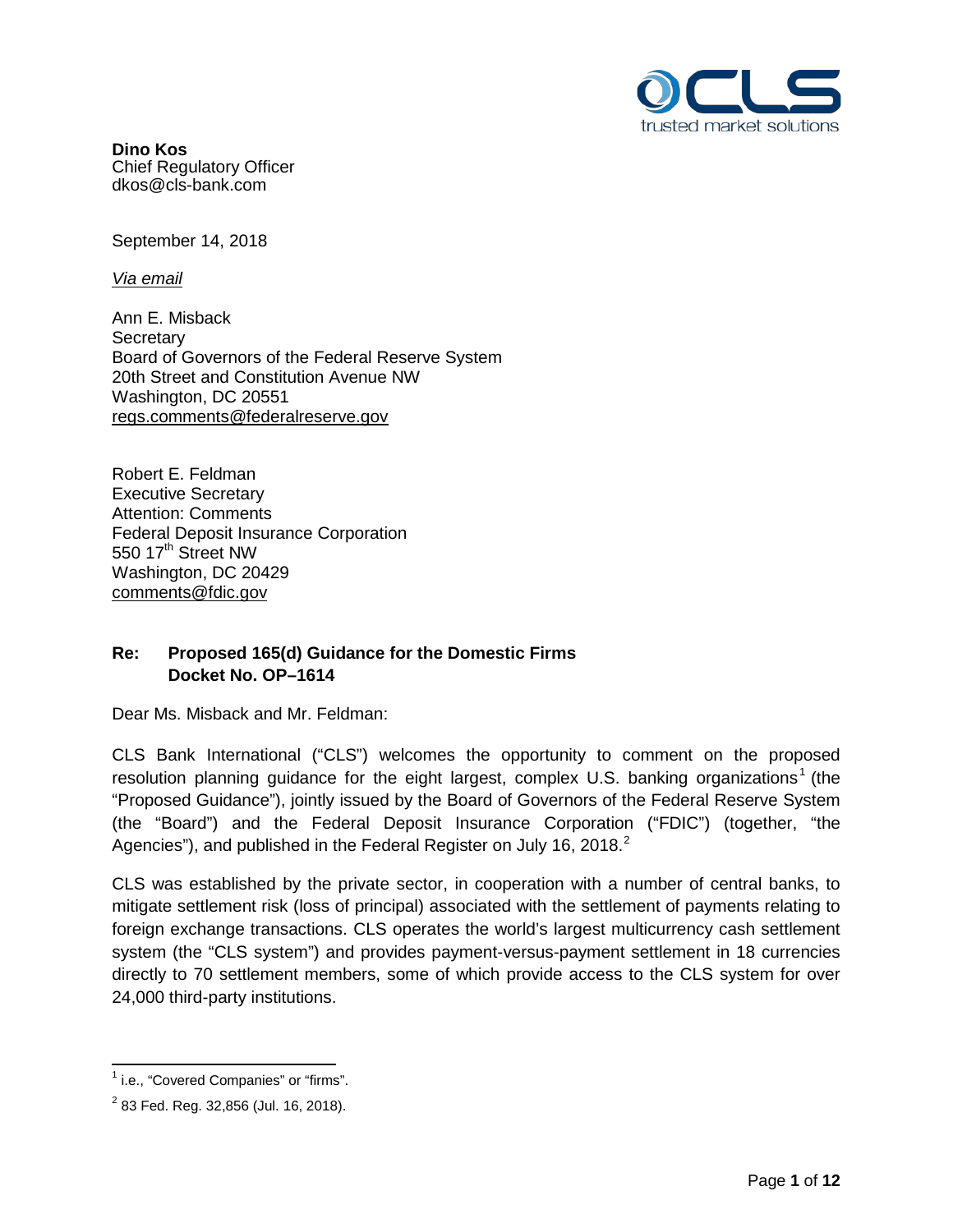

As an Edge Act corporation established under Section 25A of the United States Federal Reserve Act, CLS is regulated and supervised by the Board and the Federal Reserve Bank of New York (collectively, the "Federal Reserve") under a program of ongoing supervision, combining full-scope and targeted on-site examinations with a variety of off-site monitoring activities. Additionally, the central banks whose currencies are settled in the CLS system have established the CLS Oversight Committee, organized and administered by the Federal Reserve pursuant to the *Protocol for the Cooperative Oversight Arrangement of CLS*, [3](#page-1-0) as a mechanism to carry out the central banks' individual responsibilities to promote safety, efficiency, and stability in the local markets and payments systems in which CLS participates.

In July 2012, CLS was designated a systemically important financial market utility ("DFMU") by the Financial Stability Oversight Council under Title VIII of the Dodd-Frank Wall Street Reform and Consumer Protection Act (the "Dodd-Frank Act"). The Board is CLS's "Supervisory Agency" (as defined by the Dodd-Frank Act), and CLS is subject to the risk management standards set forth in Regulation HH. As a systemically important financial market infrastructure ("FMI"), CLS is also subject to the *Principles for financial market infrastructures* (the "PFMI"), as applicable to payment systems.[4](#page-1-1)

Under the scope set forth in the Proposed Guidance, CLS is an "FMU" providing services that fall within "payment, clearing, and settlement (PCS) services". Accordingly, CLS's comments are provided from an FMU's perspective, since the Proposed Guidance is made applicable to only the Covered Companies and has no direct impact on FMUs. As such, CLS's comments are directed to specific areas where CLS believes it can provide useful input from this perspective, including the application of the Proposed Guidance to Covered Companies in their roles as providers of PCS services (since many of CLS's settlement members act as providers of PCS services with respect to the CLS system). Section I of this comment letter provides general feedback and, in particular, emphasizes the need for a flexible approach to ensuring continuity of access to FMUs in line with existing regulatory guidance and requirements in the U.S., as well as globally. Section II responds to several of the Agencies' specific questions raised in the request for comments on the Proposed Guidance.

## I. General Comments on the Proposed Guidance

CLS agrees that the 2007 – 2009 global financial crisis reinforced the need to reduce systemic risk and to foster financial stability within both the U.S. market and the broader global financial system, including minimizing systemic adverse impact from failures of financial institutions. Post-crisis, it has become clear that comprehensive and credible resolution planning is an important and necessary requirement to address the aforementioned needs as part of a broader

<span id="page-1-0"></span> <sup>3</sup> https://www.federalreserve.gov/paymentsystems/cls\_protocol.htm.

<span id="page-1-1"></span><sup>4</sup> Committee on Payment and Settlement Systems ("CPSS") and Technical Committee of the International Organization of Securities Commissions ("IOSCO"), *Principles for financial market infrastructures* (Apr. 2012). Effective September 1, 2014, CPSS changed its name to the Committee on Payments and Market Infrastructures ("CPMI").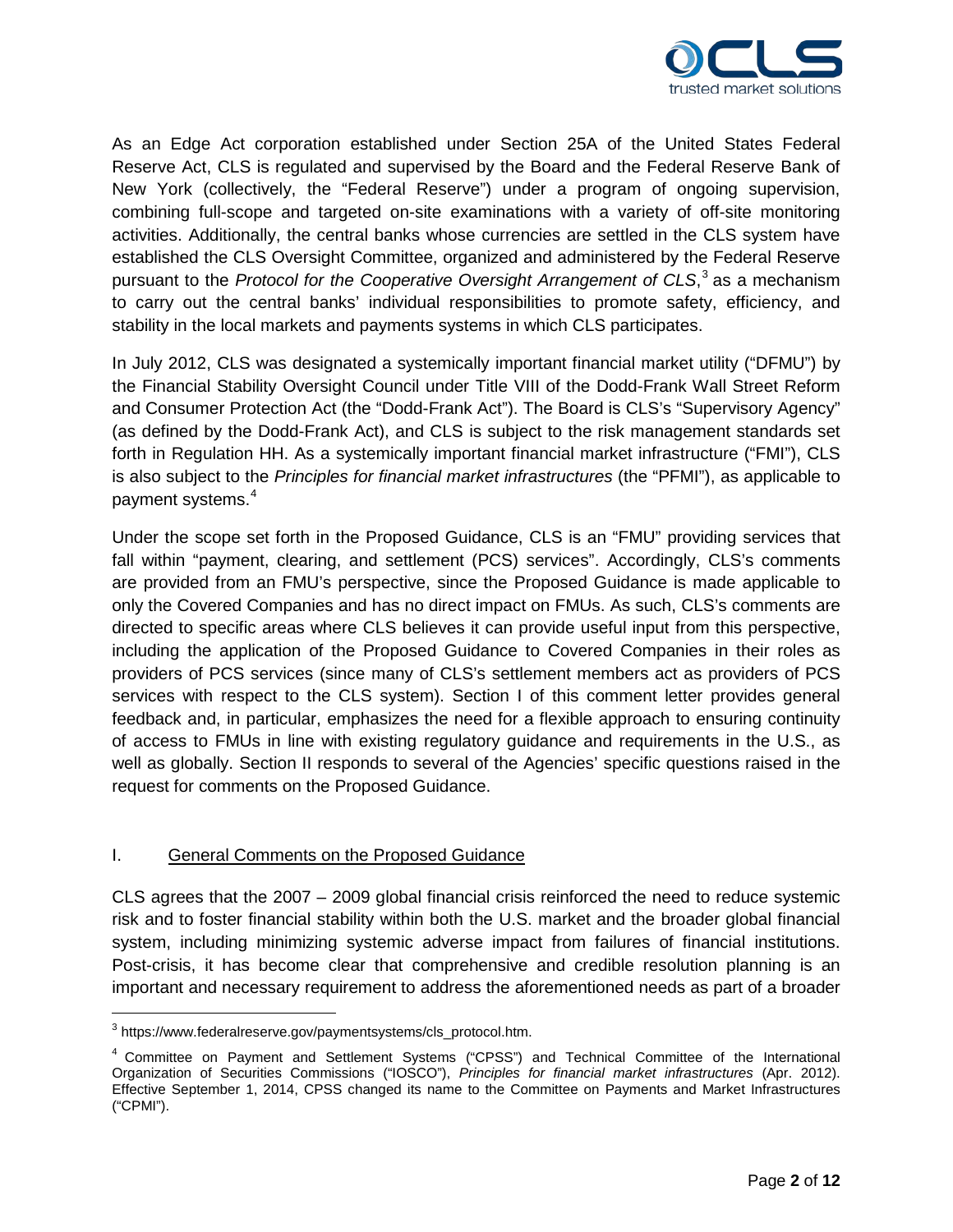

resolution regulatory regime. In this regard, CLS strongly supports the Agencies' efforts to further guide firms on how to improve their resolvability and facilitate their orderly resolution, including consideration of additional ex-ante measures. To this end, CLS suggests amending the Proposed Guidance to emphasize more clearly the importance of Covered Companies' continued engagement with their key external stakeholders, including FMUs and agent banks, as resolution plans and related guidance continue to evolve and mature.<sup>[5](#page-2-0)</sup> In addition, CLS submits three overarching principles to incorporate or expand upon within the Proposed Guidance.

*First*, CLS agrees that it is important that firms take measures (as part of their resolution planning) to ensure continuity of access to FMUs in resolution, and that firms should be aware of the tools available to FMUs, reflected in their respective rules, that might be utilized in the event a firm enters resolution. CLS further suggests that firms also understand which of an FMU's tools (especially those that mitigate risk) are most likely to be utilized in specific scenarios and to prepare accordingly.<sup>[6](#page-2-1)</sup> In particular, firms should ensure a full understanding of any tools that, if utilized, could result in changes to the normal timeline, and understand the ramifications of the use of such tools. For example, in certain limited situations, CLS's rules provide that CLS may defer the settlement of certain instructions in order to afford a member additional time to comply with its funding obligations. In this manner, CLS seeks to protect the continued safe and orderly operations of the CLS system and mitigate risk to the other CLS members and relevant stakeholders. As the Financial Stability Board ("FSB") observes in its July 2017 *Guidance on Continuity of Access to Financial Market Infrastructures ('FMIs') for a Firm in Resolution* ("FMI Guidance"):

FMIs in particular should have objectives that place a high priority on the safety and efficiency of the FMI and explicitly support financial stability and taking into account other public interest considerations. These public interest considerations should include the implications on the FMI and on FMI service users, as well as the broader financial system, of a failure by a direct member to meet the additional requirements and the potential consequences thereof  $\ldots$ <sup>[7](#page-2-2)</sup>

This is consistent with the stated public policy objectives outlined in Regulation HH, especially the objective of safety.

<span id="page-2-0"></span><sup>&</sup>lt;sup>5</sup> As the Agencies note in the Proposed Guidance, resolution planning is "an iterative process", and firms should be expected to have ongoing dialogue with relevant stakeholders to support the continued success of this process.

<span id="page-2-1"></span><sup>&</sup>lt;sup>6</sup> CLS notes that the Proposed Guidance already requires firms' playbook content related to users of PCS services to include "[d]iscussion of the potential range of adverse actions that may be taken by [a] key FMU or agent bank when the firm is in resolution, the operational and financial impact of such actions on each material entity, and contingency arrangements that may be initiated in response by the firm in response . . . ." Proposed Guidance, section V – 'Operational': 'Payment, Clearing, and Settlement Activities' (internal footnote omitted). However, the term "adverse actions" could potentially mislead a firm to not consider other tools available to an FMU if the firm is in resolution, as the firm might not consider them to be "adverse".

<span id="page-2-2"></span> $^7$  FMI Guidance, section 1.3, p. 11, available at http://www.fsb.org/wp-content/uploads/P060717-2.pdf.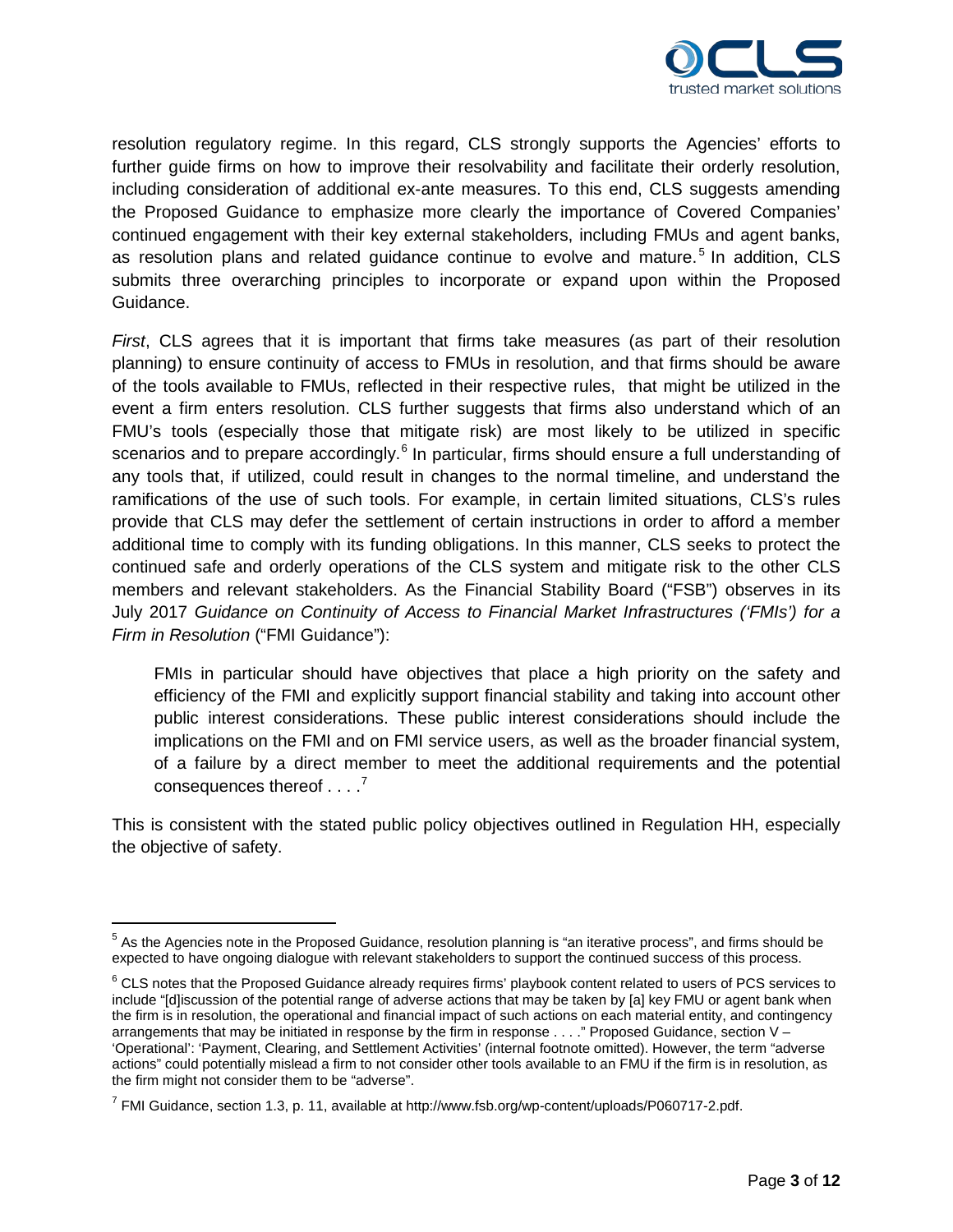

*Second*, CLS agrees that firms should take as many ex-ante preparatory measures as possible in order to improve their resolvability and minimize disruption in resolution. One such measure, as reflected in prior guidance, is "updat[ing] contracts to incorporate appropriate terms and conditions to prevent automatic termination and facilitate continued provision of [critical outsourced] services during resolution."<sup>[8](#page-3-0)</sup> As the Agencies have previously noted, many of the firms have amended their service contracts with key vendors to ensure continuity of services as long as the firm continues to perform its obligations under the contract. <sup>[9](#page-3-1)</sup> However, CLS suggests that firms consider amending their bilateral contracts with agent banks,  $10$  where possible, to facilitate continuity of access to PCS services (e.g., correspondent banking services), which would also necessarily include consideration of how to ensure (to the extent possible) continued access to credit lines in resolution. CLS recommends amending the Proposed Guidance to encourage firms to consider adopting such contractual amendments where possible. Agent banks, especially those that provide nostro services, play an important role in PCS, and while playbooks for key agent banks help with firms' resolution readiness, additional measures may be appropriate. For example, if a nostro agent of a member in resolution were to advise CLS that it will not fund that member's obligations to CLS in one or more currencies, this would likely be significantly disruptive to CLS's settlement service and other members, as well as the broader foreign exchange ("FX") market, given the multilateral netting of those obligations. Failure to fund can have an adverse impact on (i) the CLS system and other Members, whose funding obligations have been calculated on the basis that all other Members will comply with their funding obligations in multiple currencies and (ii) the broader financial markets.<sup>[11](#page-3-3)</sup> By proactively reviewing their respective contracts with nostro agents and potentially making appropriate amendments (e.g., inclusion of "resolution-favorable" clauses), firms will significantly reduce systemic risk.

*Third*, CLS agrees that robust and credible communication strategies are vitally important to resolution planning, and CLS believes resolution authorities should seek to bolster resolution planning by creating and refining their own comprehensive communication strategies with key market stakeholders, including FMUs and agent banks. In developing and maintaining such communication strategies, resolution authorities should coordinate ex-ante with Crisis Management Group ("CMG")<sup>[12](#page-3-4)</sup> authorities to ensure consistency across jurisdictions. In light of

<span id="page-3-0"></span> <sup>8</sup> Proposed Guidance, section V – 'Operational': 'Shared and Outsourced Services'.

<span id="page-3-1"></span><sup>9</sup> *Resolution Plan Assessment Framework and Firm Determinations (2016)*, 'Progress to Date', p. 7, available at https://www.federalreserve.gov/newsevents/pressreleases/files/bcreg20160413a2.pdf.

<span id="page-3-2"></span> $10$  CLS recognizes that firms may have an extensive network of agent banks that they use for PCS services; thus, CLS recommends that firms focus on their contractual relationships with those agent banks deemed critical as part of their resolution plans.

<span id="page-3-3"></span><sup>&</sup>lt;sup>11</sup> As the FSB notes in its June 2018 *Funding Strategy Elements of an Implementable Resolution Plan* ("Funding Guidance"), "A firm in resolution is likely to have a need for funding in currencies other than its home currency. The resolution funding plan should consider potential options to meet liquidity needs and address potential shortfalls in foreign currencies. . . . [T]here may be shortfalls in particular currencies during resolution due to, for example, operational or timing constraints, or counterparty reluctance, to swap significant amounts of currency in the period immediately following entry into resolution." Funding Guidance, section 2.4, pp. 11 – 12, available at http://www.fsb.org/wp-content/uploads/P210618-3.pdf.

<span id="page-3-4"></span><sup>&</sup>lt;sup>12</sup> As defined in the FMI Guidance.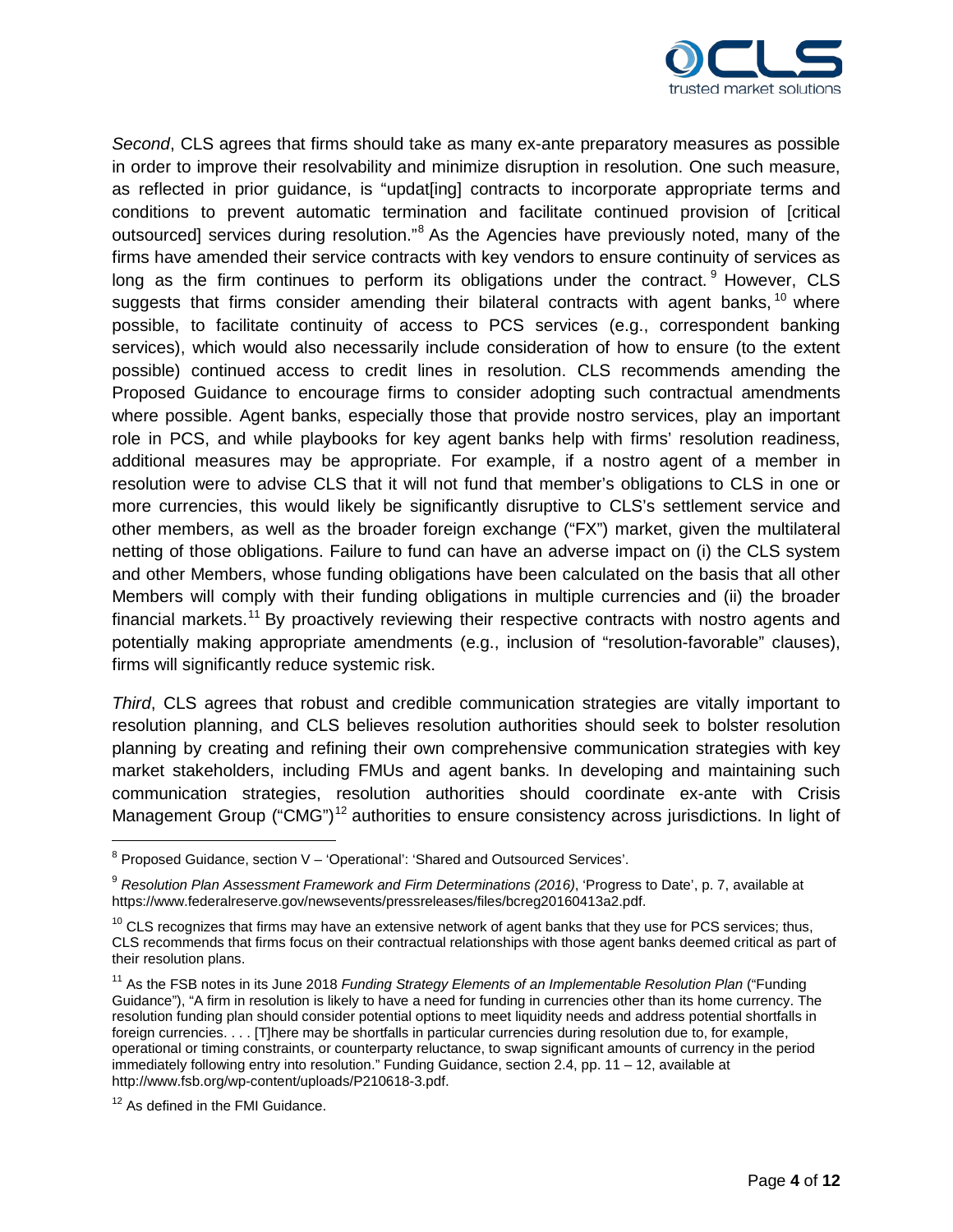

the foregoing, CLS suggests that the Agencies consider discussing and vetting their communication strategy with the Covered Companies and DFMUs<sup>[13](#page-4-0)</sup> to ensure there is a common set of general expectations and assumptions regarding communications in the runway period leading up to resolution and during resolution.<sup>[14](#page-4-1)</sup> Additionally, CLS recommends that the Agencies consider how they could leverage firms' capabilities and resources to assist with executing the communication strategy as appropriate. The foregoing is consistent with Principles 19 and 20 of the FSB's June 2018 *Principles on Bail-in Execution* ("Bail-in Guidance").[15](#page-4-2) As the Bail-in Guidance notes:

Clear communication of relevant information to creditors, market participants and other key stakeholders should promote certainty and predictability. Market stakeholders such as institutional investors and financial institutions are likely to have valuable input regarding the information they would expect to receive during the bail-in period and the timing and channels of communications.<sup>[16](#page-4-3)</sup>

CLS believes such coordination (especially when done ex-ante) would be beneficial to the Agencies, DFMUs, and the Covered Companies (in their capacities as users and providers of PCS services), as it would enable them to act more quickly and confidently in a resolution scenario.

#### II. Specific Comments on the Proposed Standards

## **Scope of Application**

## **Q1. Do the topics in the proposed guidance discussed above represent the key vulnerabilities of the Covered Companies in resolution? If not, what key vulnerabilities are not captured?**

CLS believes that the topics in the Proposed Guidance generally represent the vulnerabilities of the Covered Companies in resolution; however, CLS recommends refining the Proposed

<span id="page-4-0"></span><sup>&</sup>lt;sup>13</sup> CLS suggests coordination with DFMUs at a minimum, as most (if not all) of the Covered Companies utilize DFMUs to support their business activities and operations. CLS observes that it would be even more useful if there was similar coordination with the Covered Companies' other material FMUs, if possible; however, CLS acknowledges this may be more difficult in practice.

<span id="page-4-1"></span><sup>&</sup>lt;sup>14</sup> As the FSB provides in the FMI Guidance, "The appropriate exchange of information between resolution and supervisory authorities, FMI supervisors and overseers, firms and providers of critical FMI services is also essential to providing the levels of understanding and assurance necessary to support the execution of plans for maintain access [to FMIs.]" FMI Guidance, section 3, p. 18.

<span id="page-4-2"></span><sup>&</sup>lt;sup>15</sup> Bail-in Guidance, section V, Principles 19 – 20, pp. 23 – 25, available at http://www.fsb.org/wpcontent/uploads/P210618-1.pdf. While the Bail-in Guidance is focused on assisting authorities "as they develop bailin resolution strategies and make resolution plans operational for G-SIBs", CLS finds some its principles—particularly Principles 19 through 21—to be generally applicable to resolution planning as a whole (not solely those resolution plans focused on bail-in strategies).

<span id="page-4-3"></span><sup>&</sup>lt;sup>16</sup> Bail-in Guidance, section V, Principle 19, p. 24.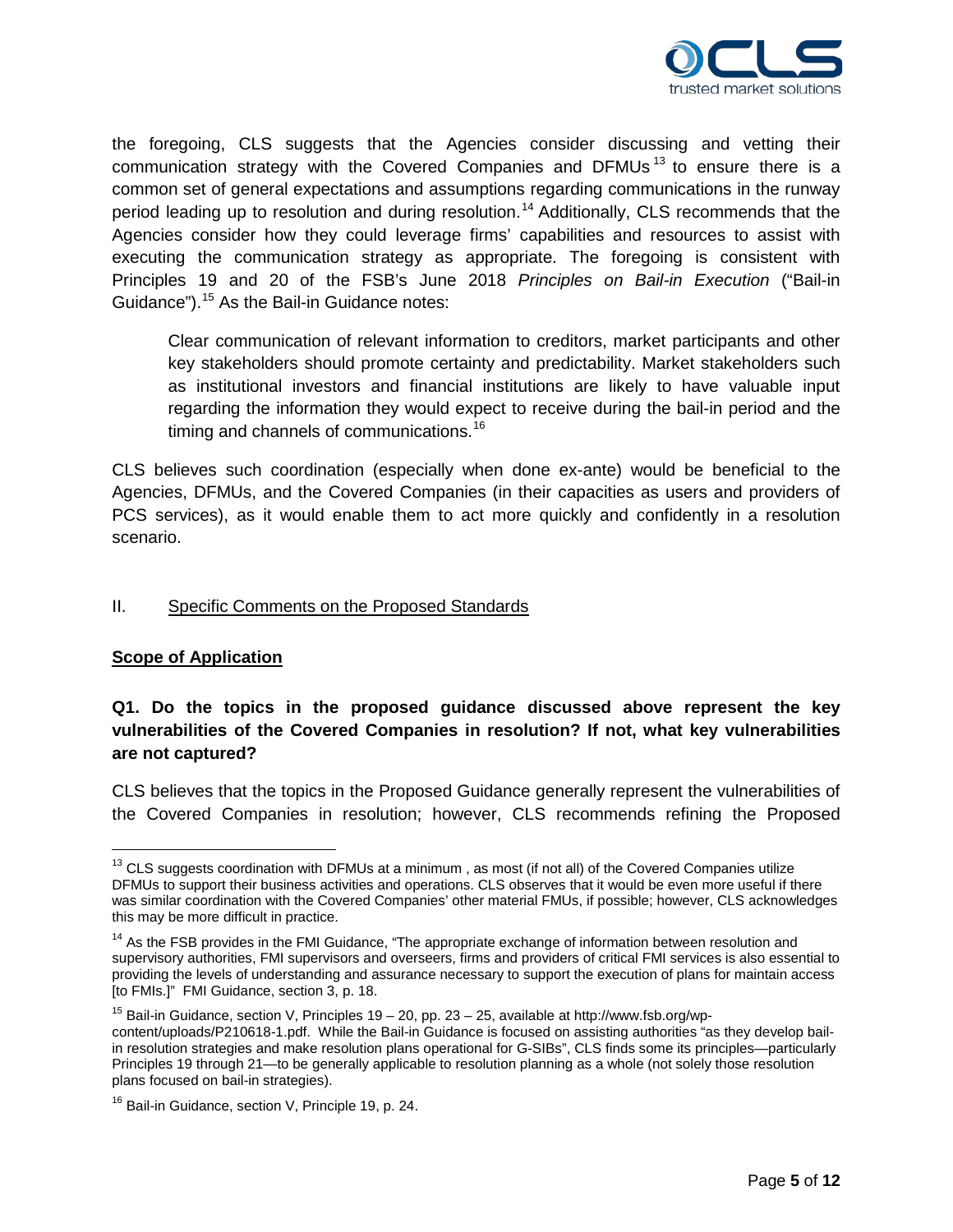

Guidance to include certain additional considerations within these topics. In particular, CLS proposes more explicit encouragement for the Covered Companies to analyze concentration risks, including those relating to their external counterparties, in furtherance of what has already been considered in the "Derivatives and Trading Activities" section of the Proposed Guidance. For example, CLS suggests that the Covered Companies take into account within their PCS playbooks the degree of interconnectedness and reliance they have with other firms (non-FMUs) for PCS services, especially if the Covered Companies would lack or find it difficult to utilize viable alternatives in a resolution scenario. CLS recommends that the Covered Companies evaluate such concentration risk from their perspective as providers of PCS services—e.g., where they are the only provider, or one of a select few, for a particular PCS service. It may also be appropriate for the Covered Companies to factor concentration risk into their methodology for determining which providers of PCS services (particularly agent banks) are deemed the most critical as part of their resolution plans. CLS makes the foregoing suggestions, because conducting such analyses will allow for increased transparency as to where the potential for contagion in the broader market is greatest in a resolution scenario.

Additionally, for the "Legal Entity Rationalization and Separability" section, CLS recommends that firms consider including continuity of access to key FMUs and agent banks as part of their respective legal entity rationalization criteria ("LER Criteria").<sup>[17](#page-5-0)</sup> This will help ensure, for example, that legal entities with key FMU memberships and/or agent bank relationships are not improperly (or inadvertently) eliminated from a Covered Company's legal entity structure.

## **PCS Activities**

**Q2. Is the guidance sufficiently clear with respect to the following concepts: Scope of PCS services, user vs. provider, direct vs. indirect relationships? What additional clarifications or alternatives concerning the proposed framework or its elements, if any, should the Agencies consider? For instance, would further examples of ways that firms may act as provider of PCS services be useful? Should the Agencies consider further distinguishing between providers based on the type of PCS service they provide?**

## *Scope of PCS services*

CLS suggests clarifying that firms should also evaluate and plan for maintaining access to relevant real-time gross settlement ("RTGS") systems and the Society for Worldwide Interbank Financial Telecommunications ("SWIFT") during a resolution scenario. These service providers are of vital importance to the financial market and, as such, should be explicitly referenced within the Proposed Guidance for the avoidance of doubt. With respect to CLS, for example, it is imperative that CLS's settlement members maintain continued access to the RTGS systems for the 18 currencies in the CLS system in a resolution scenario. Additionally, CLS acknowledges

<span id="page-5-0"></span><sup>&</sup>lt;sup>17</sup> As defined within the Proposed Guidance.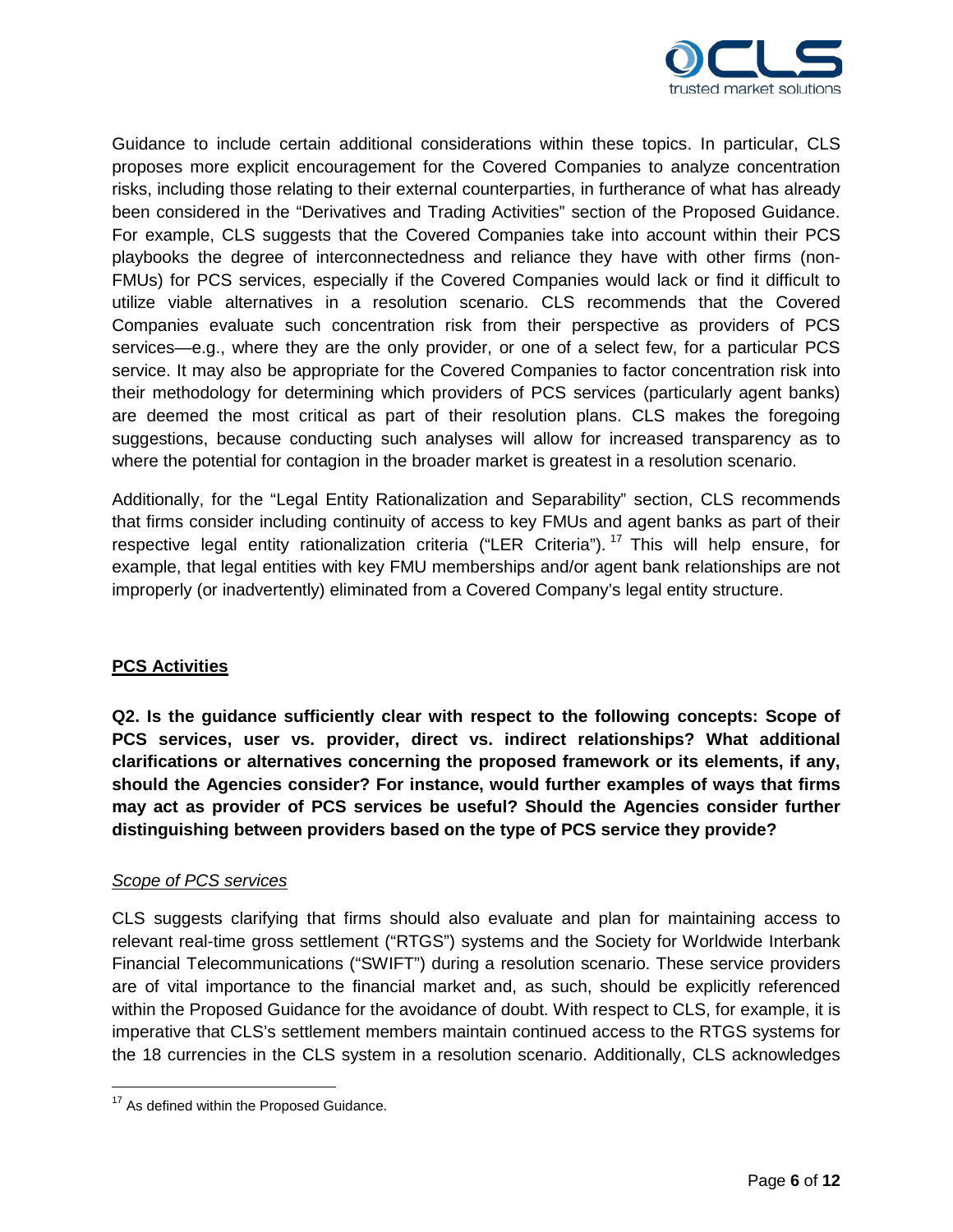

that most if not all of the Covered Companies have included SWIFT within their contingency planning with respect to PCS services. However, as a messaging system, SWIFT does not technically fit the definition of an FMU, and a firm could potentially omit SWIFT from consideration within their resolution plan and contingency plans. Given numerous FMUs' dependency on SWIFT and RTGS systems for the operation of their respective PCS services, CLS suggests that the Proposed Guidance should explicitly include SWIFT and RTGS systems within the scope of "PCS services".<sup>[18](#page-6-0)</sup> In addition, the Proposed Guidance should clarify that firms' contingency plans should also cover their relationships with SWIFT and relevant RTGS systems, including any considerations with respect to governing law.<sup>[19](#page-6-1)</sup>

## *Proposed framework*

With respect to firms' capabilities to source and maintain key static and dynamic data, CLS recommends considering the inclusion of other relevant information requirements not explicitly covered in SR Letter 14-1. To this end, CLS recommends leveraging the FMI Guidance, especially the Annex of the FMI Guidance, which provides an extensive (though nonexhaustive) list of information requirements relevant to resolution planning; this may assist the Agencies in identifying any potential gaps in the Proposed Guidance and/or prior guidance. For example, CLS recommends amending the Proposed Guidance to require firms to maintain upto-date information regarding: the jurisdiction where the key FMU or agent bank is incorporated; the governing law of the relationship; and whether contractual amendments have been made to recognize home/foreign resolution regimes.  $20$  Furthermore, to help firms increase the consistency and efficiency of their regulatory reporting, the Agencies may wish to consider coordinating with firms' resolution authorities in other jurisdictions with respect to the content of, and submission process for, their resolution-related reporting templates.

CLS suggests revising the definition of "client" as provided in footnote 31 of section V of the Proposed Guidance to mean only those clients that are external to a firm and not affiliates of that firm. In alignment with the Agencies' prior guidance, CLS agrees that relationships with affiliates should also be accounted for within firms' playbooks as appropriate—e.g., an affiliate providing PCS services to a material entity within the firm's group. CLS supports the Agencies' prior guidance that requires firms to address their intragroup/inter-affiliate interconnectedness within their resolution plans. Internal clients (i.e., affiliates) and external clients, however,

<span id="page-6-1"></span><sup>19</sup> See, e.g., *Guidance for 2013 §165(d) Annual Resolution Plan Submissions by Domestic Covered Companies that Submitted Initial Resolution Plans in 2012*, Attachment, section B.1, pp. 11 – 12, available at https://www.fdic.gov/regulations/reform/domesticguidance.pdf ("The response [for each of the Covered Company's top 20 FMU providers] should discuss, at a minimum, the following: . . . The degree of reliance of the Covered Company upon an assumption of regulatory coordination and cooperation with FMUs, considering jurisdiction of FMUs and/or third party agents . . . .").

<span id="page-6-0"></span><sup>&</sup>lt;sup>18</sup> This would be in alignment with the FMI Guidance, where the FSB has included within its definition of "critical FMI services" the following: "related activities, functions or services whose on-going performance is necessary to enable the continuation of the clearing, payment, securities settlement or custody activities, functions or services."

<span id="page-6-2"></span><sup>&</sup>lt;sup>20</sup> See FMI Guidance, Annex: 'Indicative information requirements for firms to facilitate continuity of access to FMIs', p. 24.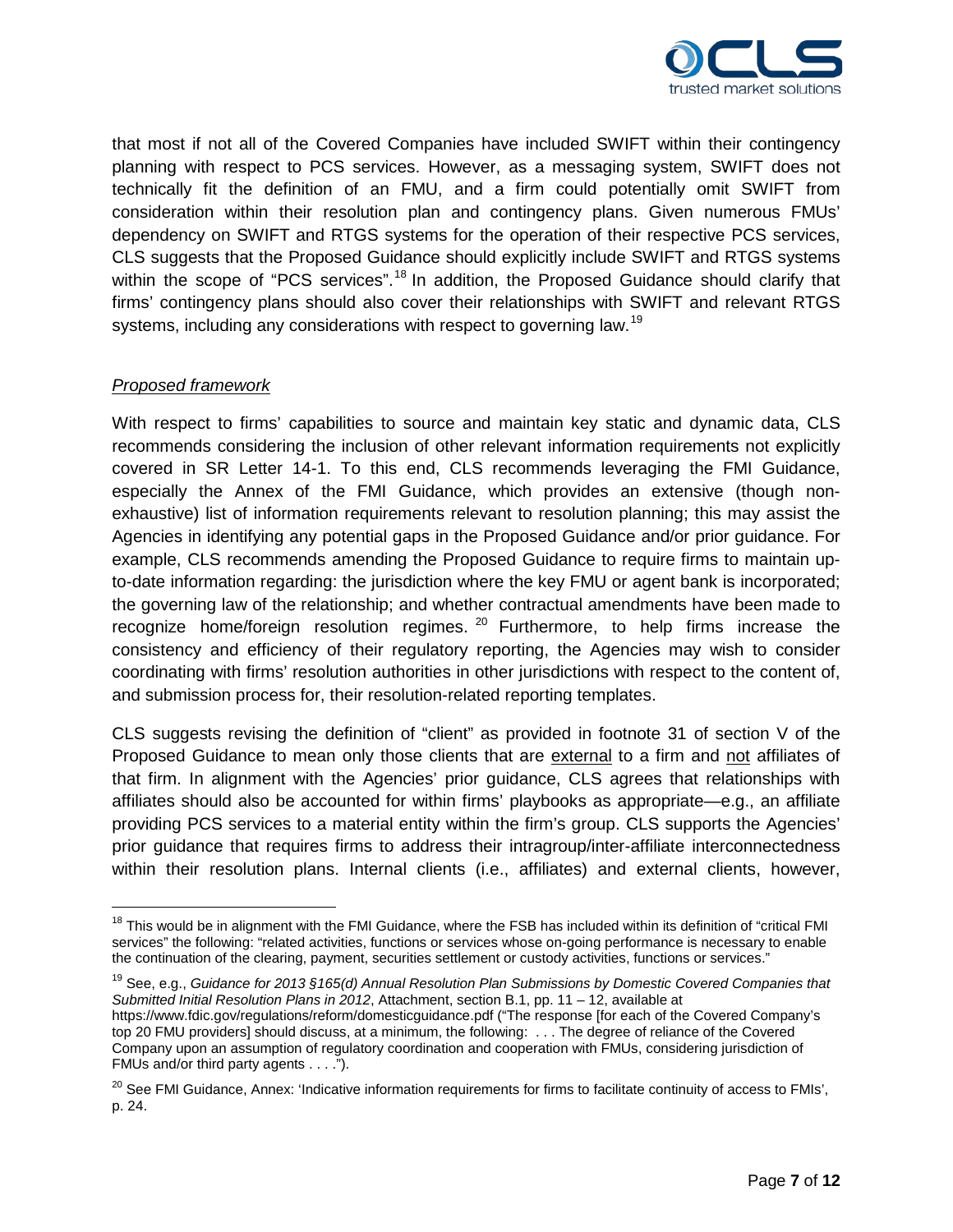

necessarily present different considerations and concerns, especially with respect to contagion risk within the broader financial market. As such, CLS recommends that the Proposed Guidance creates this necessary distinction by revising the definition of "client" as noted above, as well as making other necessary revisions throughout section V of the Proposed Guidance to ensure alignment with the revised definition of "client".

With respect to the framework as applicable to firms that are "providers of PCS services", CLS suggests clarifying that the determination of which clients are "key" are from the perspective of the provider, not the respective clients. For the avoidance of doubt, the Proposed Guidance should explain that it is not the responsibility of the provider of PCS services to determine which of its services are "key" to its clients. Additionally, as noted in Section I herein, CLS encourages firms' engagement with their users and clients to discuss and communicate the range of risk management actions and requirements they may impose on a user where it (or its parent or affiliate) is in resolution, noting which actions and requirements firms are most likely to take as providers of PCS services. To the extent possible, there should be a common set of expectations and processes across a provider's users (i.e., generally non-discriminatory).<sup>[21](#page-7-0)</sup>

## *Further examples of and distinction between providers of PCS services*

CLS suggests refining the Proposed Guidance to include further examples of ways that firms may act as providers of PCS services, as firms may each have slightly different interpretations of how they themselves act as providers of PCS services. Providing further examples especially highlighting nostro agents and (in the context of CLS) third-party service providers ("TPSPs")—will enable firms to be sufficiently comprehensive in their analyses and contingency plans as part of their resolution planning.

Furthermore, CLS recommends distinguishing between providers based on the type of PCS service they provide, since there may be different considerations for each (e.g., minimum requirements for custody versus clearing services). CLS suggests that, at a minimum, the Proposed Guidance should distinguish nostro agents, given the critical role they play.

**Q3. Are the Agencies' expectations with respect to playbook content for firms that are users or providers (or both) of PCS services sufficiently clear? What additional clarifications, alternatives, or additional information, if any, should the Agencies consider?**

## *For all playbook content*

CLS suggests clarifying that firms should consider clearly identifying which of their contingency arrangements apply to firm-related PCS activity versus client-related PCS activity (as

<span id="page-7-0"></span> $21$  This is in alignment with sections 1.2 and 1.3 of the FMI Guidance.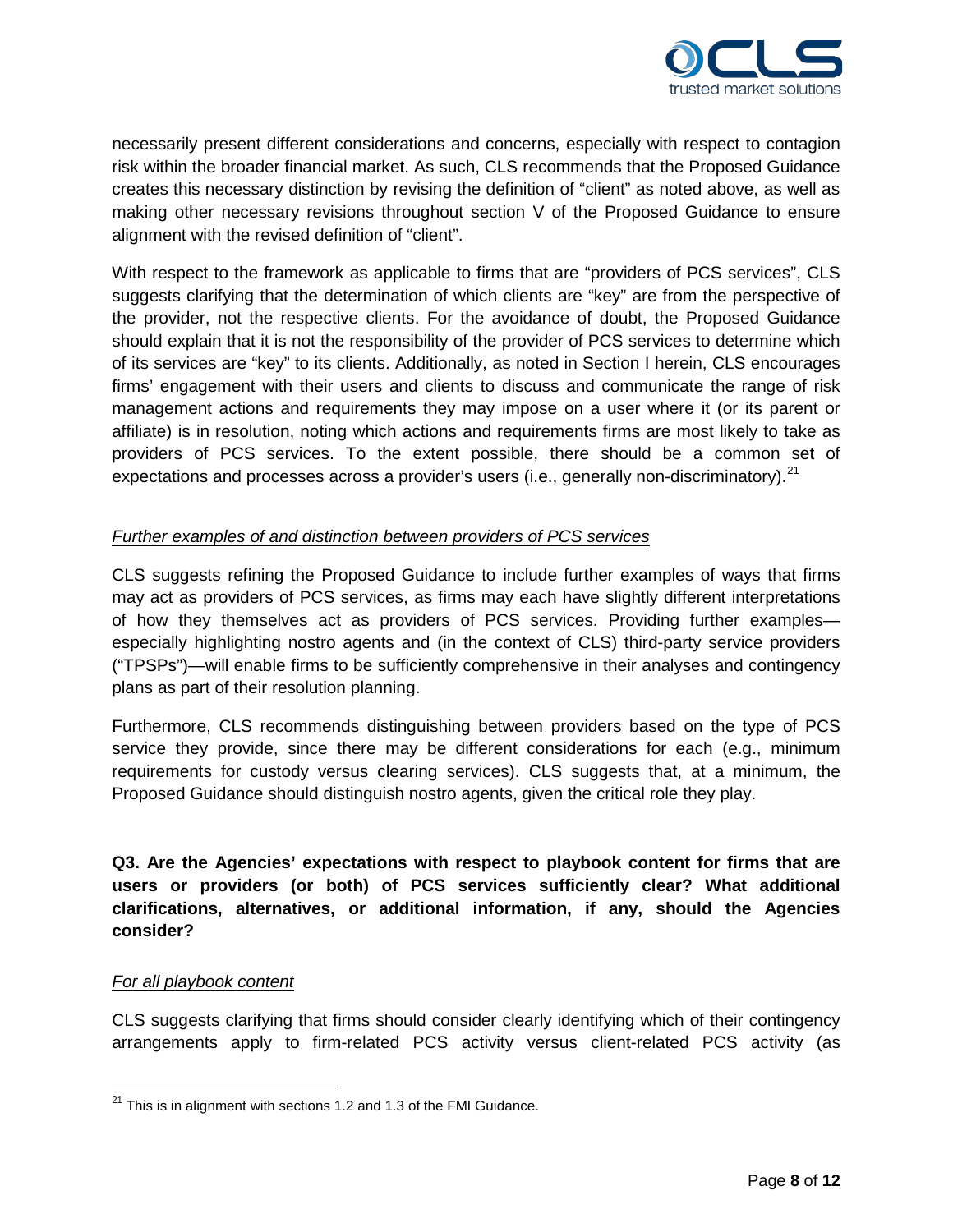

applicable) with respect to any loss of access to their key FMUs and agent banks; firms may require different analyses and approaches depending on the type of activity involved, in order to respond appropriately to a loss of access to an FMU or agent bank during a resolution scenario.

CLS agrees that firms should "continue to engage with key FMUs, agent banks and clients" and that "playbooks should reflect any feedback received during such ongoing outreach."<sup>[22](#page-8-0)</sup> In addition, CLS recommends that firms consider explicitly indicating in their playbooks whether certain analyses and/or contingency arrangements are based on feedback from key FMUs, agent banks, and clients, or whether those analyses and/or arrangements are based on the firms' own assumptions.<sup>[23](#page-8-1)</sup> CLS further recommends clarifying that firms may wish to consider explaining within their playbooks the extent to which they, as providers of PCS services, have discussed with their clients/users any actions the firms expect to take in a resolution scenario with respect to uncommitted credit lines extended to those clients/users (as applicable).

CLS recommends amending the Proposed Guidance to suggest that firms may wish to consider discussing within their playbooks whether any of their contingency arrangements and/or analyses within their playbooks would change at all depending on which entity enters into resolution.<sup>[24](#page-8-2)</sup> This is because each firm may have different entities in their group as the direct members of their key FMUs or as the parties to the contracts with their key agent banks and, as such, there may be different considerations and implications if, for example, the direct member of an FMU is the one to be resolved versus another entity in the same group.

CLS also suggests clarifying what would be considered "financial and operational impacts" of: (1) potential adverse actions that may be taken when the firm is in resolution; and (2) firm's contingency arrangements available to minimize disruption to the provision of PCS services to its clients. This clarification could potentially be achieved by way of inclusion of a nonexhaustive list of examples of financial and operational impacts, such as "the human resources needed to respond to adverse actions and to execute contingency arrangements".

Furthermore, CLS suggests that firms consider including within their playbooks (both as users and providers of PCS services) the expected enhanced communication with key stakeholders (e.g., regulators, FMUs, and agent banks) during stress and resolution, particularly how and when the firms' communications will be coordinated and executed in the event of stress or resolution. As previously noted in Section I herein, robust and credible communication strategies are essential to effective resolution planning, and developing and maintaining these ex-ante will enable rapid and orderly resolutions, as they will mitigate uncertainty as to the "who, what, where, when, why, and how" for stress- and resolution-related communications, thus fostering efficient and appropriate information flows.

<span id="page-8-0"></span> $22$  Proposed Guidance, section V – 'Operational': 'Payment, Clearing, and Settlement Activities'.

<span id="page-8-1"></span> $23$  See, e.g., FMI Guidance, section 2.3, p. 15 ("The firm should make clear to what extent these assessments reflect the firm's own analysis of the likely response and whether such responses have been discussed with the relevant provider of critical FMI services.").

<span id="page-8-2"></span><sup>&</sup>lt;sup>24</sup> See, e.g., FMI Guidance, section 2.3, pp.  $14 - 15$ .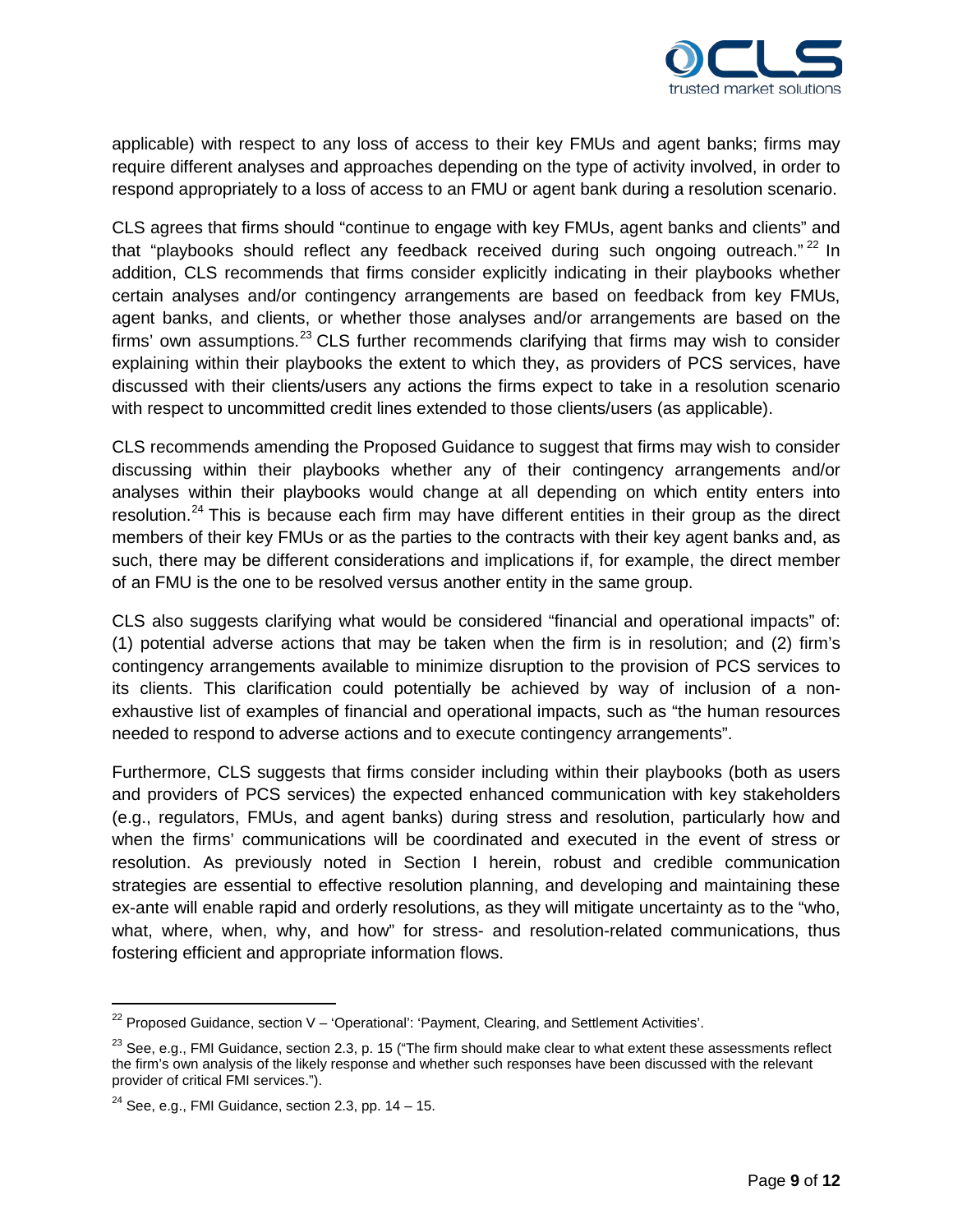

## *For playbook content related to users of PCS services*

CLS agrees that firms' capabilities to understand and address liquidity issues constitute a critical aspect effective and accurate resolution plans. To that end, CLS recommends that each firm consider taking into account in its playbooks all of the additional requirements that could be imposed on the firm by its providers of critical PCS services in a resolution scenario so that the firm does not double-count availability of funds for use across more than one critical PCS service. This is particularly important, because providers of PCS services (e.g., FMUs, agent banks) may impose additional requirements on a firm at or around the same time—including intraday—leading to a liquidity "crunch" that could, if there is insufficient contingency planning, undermine resolution regimes' goal of maintaining financial stability in the broader market. Additionally, market counterparties may significantly reduce their credit limits against a firm in resolution, which may adversely impact the firm in resolution's ability to meet their obligations at FMUs and may therefore jeopardize their continuity of access to FMUs.<sup>[25](#page-9-0)</sup>

**Q4. Should the guidance indicate that providers of PCS activities are expected to expressly consider particular contingency arrangements (e.g., methods to transfer client activity to other firms with whom the clients have relationships, alternate agent bank relationships)? Should the guidance also indicate that firms should expressly consider particular actions they may take concerning the provision of intraday credit to affiliate and third-party clients, such as requiring prefunding? If so, what particular actions should these firms address?**

#### *For particular contingency arrangements*

CLS suggests amending the Proposed Guidance to require that firms address in their playbooks, to the extent relevant and appropriate, their plan to execute a transfer of FMU membership to another entity (e.g., bridge bank) in a resolution. CLS understands that this is largely dependent on firms' preferred resolution strategy (based on their business and operations), for certain resolution strategies, such analysis will be necessary for effective contingency planning with respect to continuity of access to FMUs.

#### *For particular actions concerning the provision of intraday credit to affiliate and third-party clients*

In connection with CLS's relevant comments above, CLS recommends clarifying that, with respect to particular actions firms (as providers of PCS services) may take regarding provision

<span id="page-9-0"></span> $25$  For example, the majority of CLS's settlement members have "In/Out Swap" limits with respect to their counterparties, and they may reduce these limits against a counterparty settlement member that is in resolution. (In/Out Swaps act as a liquidity management tool for participating settlement members, as it allows them trade down certain bilateral positions via an In/Out Swap trade in order to reduce the participating settlement members' funding obligations.) If such limits are reduced against a settlement member in resolution, this will increase the settlement member in resolution's funding obligations to CLS in multiple currencies, which may prove challenging to meet in a resolution scenario.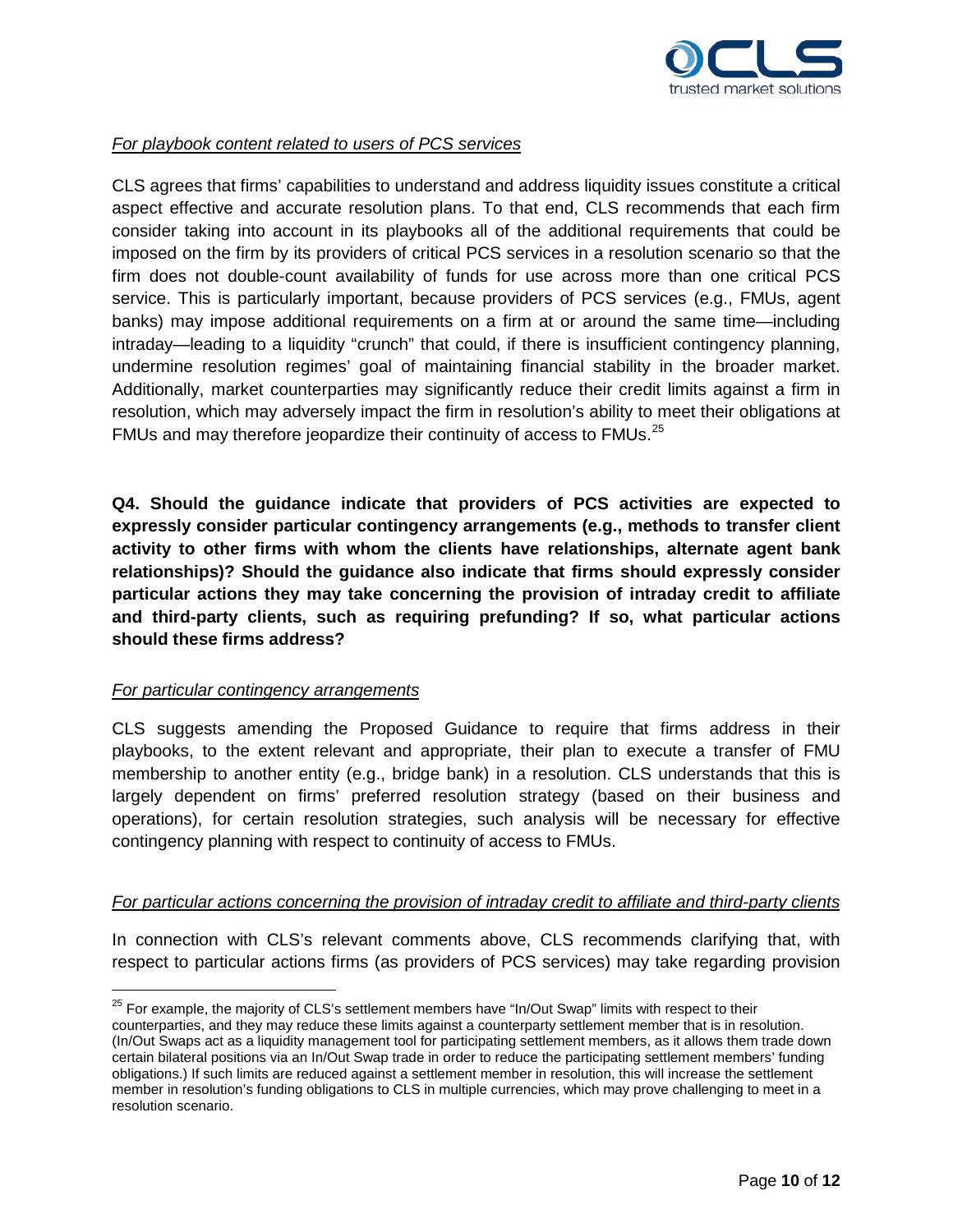

of intraday credit to clients, firms' playbooks should explain any anticipated differences in treatment of affiliates versus third-party clients, as well as the likelihood that a firm will take a particular action with respect to intraday credit. To this end, CLS suggests including, for example, the following language in section V of the Proposed Guidance, subsection 'Payment, Clearing, and Settlement Activities' (proposed amendments in **bold** text):

• *Content Related to Providers of PCS Services.* Individual FMU and agent bank playbooks[ ] should include at a minimum: . . . Description of the range of contingency actions**, starting with the most likely,** that the firm may take concerning its provision of intraday credit to clients **and affiliates**, including **explanation of any necessary differences in treatment of clients versus affiliates and** analysis quantifying the potential liquidity the firm could generate by taking such actions in stress and in the resolution period . . . ."

# **Q5. Specifically for users of PCS activities, should the guidance indicate that firms are expected to expressly include particular PCS-related liquidity sources and uses such as client pre-funding, or specific abilities to control intraday liquidity inflows and outflows (e.g., throttling or prioritizing of payments)? If so, what particular sources and uses should firms be expected to include?**

CLS supports the requirement that firms describe in their playbooks any "intraday credit arrangements (e.g., facilities of the FMU, agent bank, or a central bank)" as part of their PCSrelated liquidity sources. Given the importance of intraday liquidity in stress and resolution, CLS recommends that firms consider clarifying in their playbooks the extent to which they would rely on committed credit lines they have with FMUs and agent banks (as applicable) as liquidity sources in resolution.

**Q6. Specifically for providers of PCS services are the Agencies' expectations concerning a firm's communication to its key clients (including affiliates as applicable) of the potential impacts of implementation of identified contingency arrangements sufficiently clear? What additional clarifications, if any, should the Agencies consider? Should the Agencies expect firms to communicate this information at specific times or in specific formats?**

As discussed previously, CLS agrees that comprehensive and effective communication strategies are critical in a resolution scenario, and given the various time sensitivities in resolution, such strategies must be readily executable. Furthermore, in alignment with the FMI Guidance, providers of PCS services (particularly firms) should continue to engage with their clients and affiliates (as applicable) with respect to resolution planning and related issues, in order to promote consistent and accurate understanding. In light of the foregoing, CLS suggests revising the Proposed Guidance to encourage firms to communicate in BAU and in writing with their clients and affiliates (as applicable) regarding contingency arrangements and the related